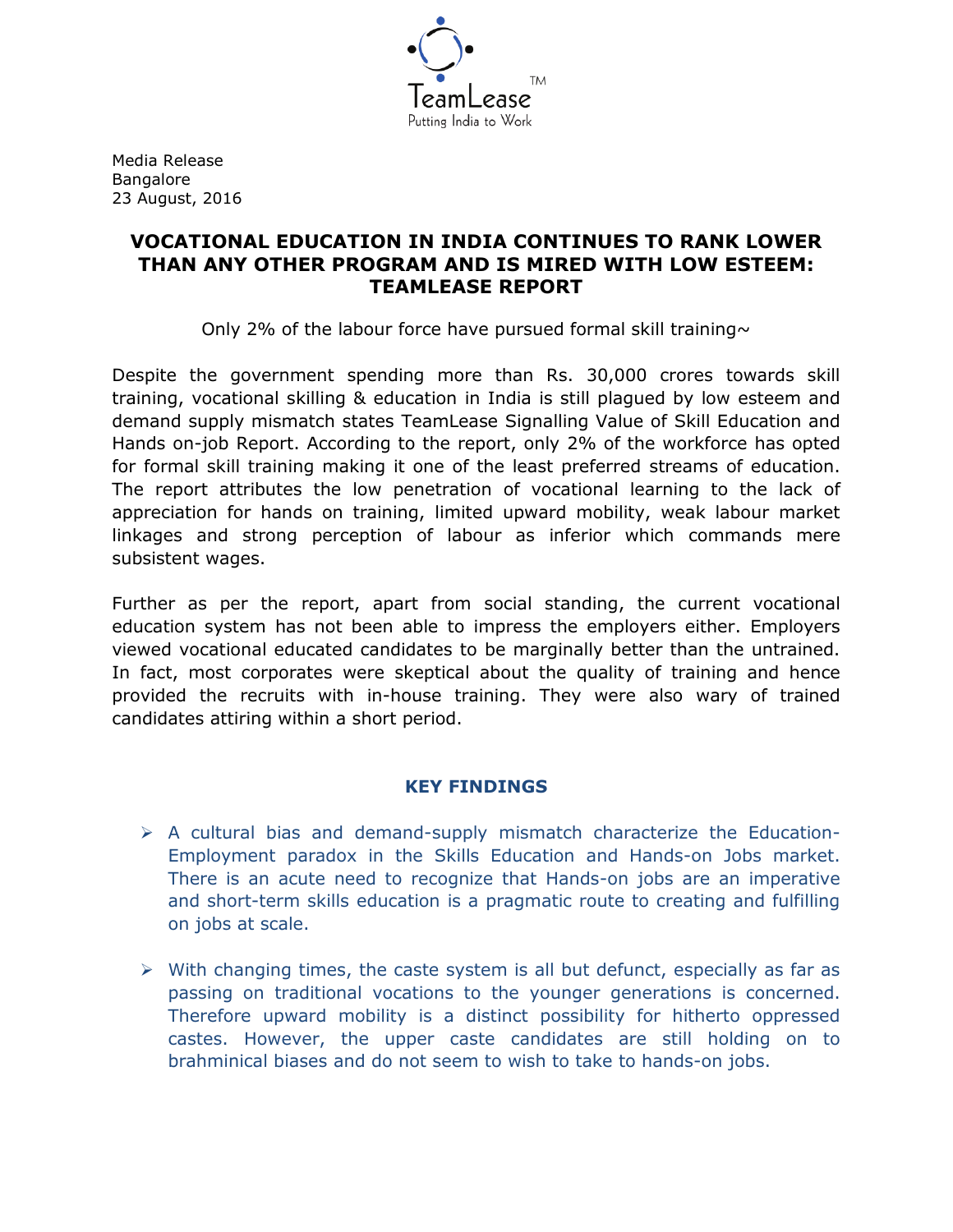

- $\triangleright$  Candidate aspirations are disconnected from reality and academic education and white-collar jobs are what the young still dream about. However, handson jobs are seeing a big spurt in income levels and Ecommerce is singlehandedly proving to be a transformational tool in this regard.
- $\triangleright$  The Indian society has a deep-rooted bias against hands-on jobs and believes that such jobs are meant for the underprivileged. A general disregard for labour and a cultural bias that also negatively influences work ethic contribute to adversely colouring the perceptions about hands-on jobs and skills education.
- $\triangleright$  Rising income levels have defied societal convention, thanks to the skewed demand supply dynamic. With hands-on jobs fetching better salaries than conventional engineering jobs, societal inequity may be ending and the negative perception may alter substantially over the next few years.
- $\triangleright$  With regard to the choice of hands-on jobs parental influence is found to be the major factor influencing candidate choice followed by mentors, siblings, friends and role models – in that order. Candidates perceive societal attitudes to change for the better, once they start earning.
- $\triangleright$  Out of the Of the six dimensions that make up the framework of signalling value of vocational education, Specialization, Certification, Reputation of the Institute and Course Term (short) have the greatest impact on Signaling of Skills Education.

Elaborating about the report, **Ms. Neeti Sharma, Senior Vice President, TeamLease Services** said, "*The skill education system in India is in shambles. It is perceived as a low value qualification by both the society and the employer. It course correction calls for a two pronged strategy. It necessitates building of institutions of better repute with better employer linkages and also adopting a strong advocacy initiative which can communicate the improved value as well as credence to all the stakeholders."*

*"In countries like Austria and Germany more than 40% of the workforce comes through the vocational skilling route. But in India it is perceived as something that is for other's children calling for a change in mindset both at the student as well as the industry level. In fact, to take advantage of the opportunities the country presents all stake holders would need to be fully aligned to the vocational skilling route."* **added Mr. Vikrant Pande, Vice Chancellor, TeamLease Skills University**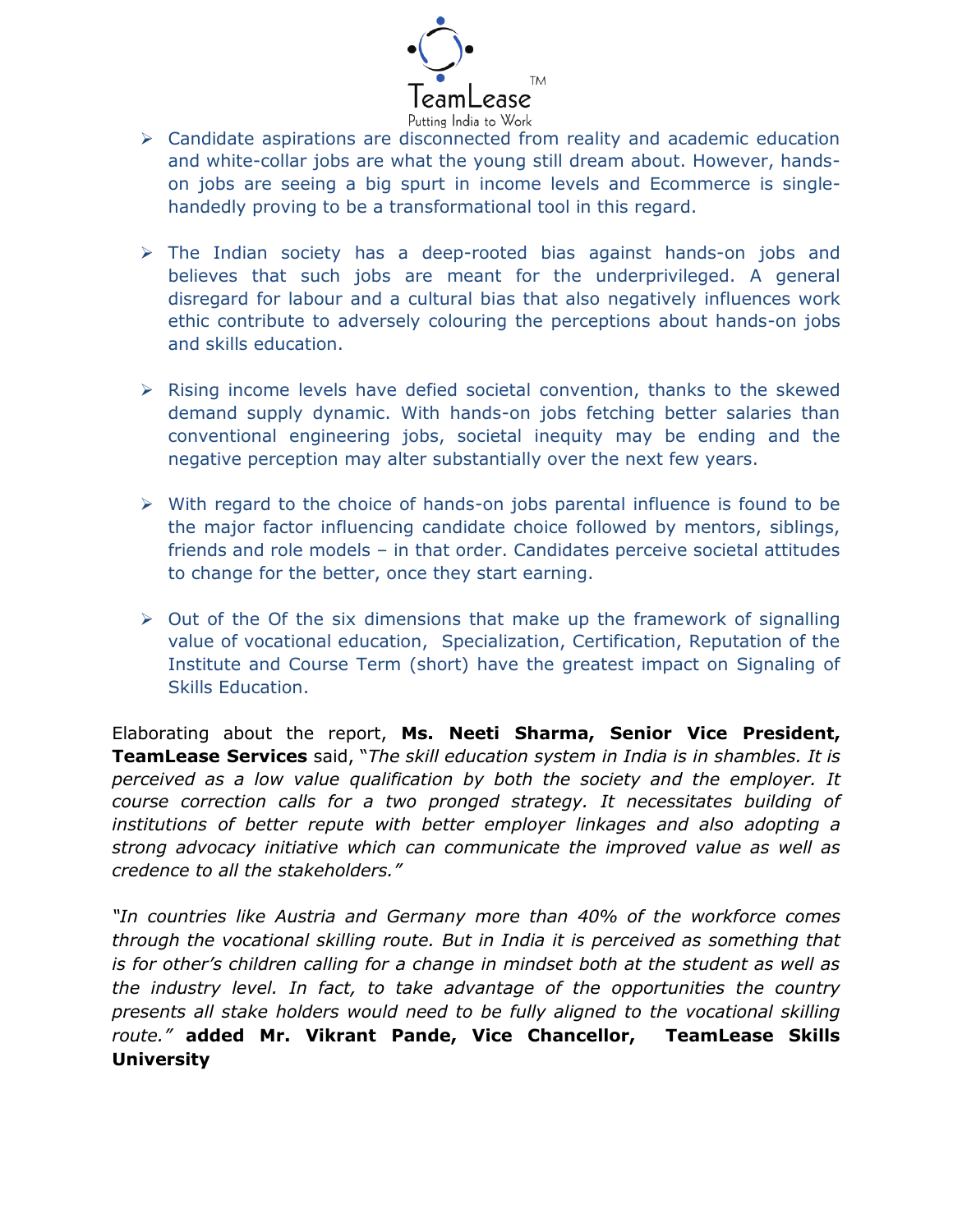

A detailed analysis of the various factors governing vocational education, according to the report career decisions are still guided by non- professionals. As per the study an overwhelming 76% of respondents depended on parents to help them choose their careers, whereas only 53% of the candidates relied on teachers and career advisors.

Another startling revelation of the report was the growing expectation mismatch between the candidates and the employer. While corporates are struggling to fill their blue collar/skilled profiles, talent regardless of gender aspires to secure an administrative job. Desk jobs are ranked right at the top by talent.

TeamLease Signalling Value of skill education and hands on-job Report is a comprehensive study that delves into the 'Signaling Value' of skills education, mapping candidate aspirations and occupational options and modeling their decisions related to choice of jobs, career advancements and migrations. The current edition deals with the perceptions candidates and their influence networks hold about skills education and hands-on jobs. The survey was administered on 200 respondents across the key cities.

#### **About TeamLease Services Limited**

Operating since 2002, today TeamLease is one of India's leading human resource service companies. Currently, the company has 8 offices and 1400 clients across the country. The company has is a one-stop provider of human resources services, offering staffing, payroll processing, recruitment, compliance and training services. TeamLease set in motion the larger company mission of 'Putting India to Work' by focusing on its vision of 3 Es – Employment, Employability and Education. The company in partnership with the Government of Gujarat, set up TeamLease Skills University (TLSU), India's first vocational university, at Vadodara. In FY2015, TeamLease rolled out NETAP (National Employability through Apprenticeship Program) to provide on-the-job training to apprentices. The company at present has about 125,000 associates/ trainees spread across the country and has till date given employment to 1.2 million people with an aim to hire millions more. For more details, visit [www.teamlease.com.](http://www.teamlease.com/)

## **About TeamLease Skill University**

TeamLease Skill University is India's first vocational university. TLSU seeks to address the gaps in Indian higher education system in relation to curricular irrelevance, graduate unemployability, low esteem for skill based programs and apathy to the informal workforce. Set in Vadodara, the curriculum is developed keeping employers at the heart of its programme. The university uses a multimodal delivery model that will include classroom instruction, e-learning and on-thejob training and offers student the opportunity to full-time on-campus, part-time on-campus or online concurrent with their jobs. The university is also the brain